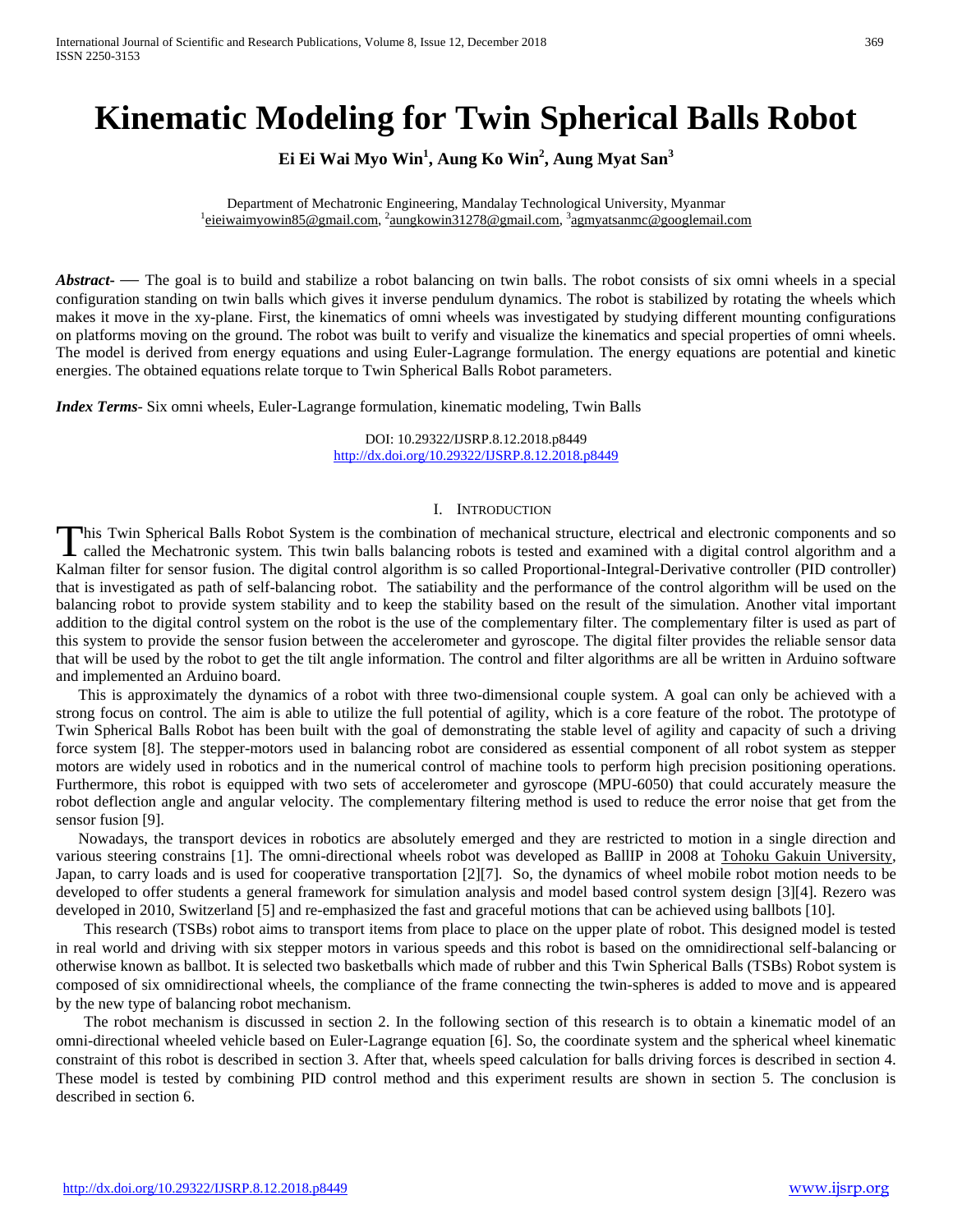## II. DESIGN OF TWIN SPHERICAL BALLS (TSBS) Robot

The new design of balls-wheel omnidirectional mobile (TSBs) robot has the total net weight is 7kg and it contains the net weight of robot frame which made of acrylics plate and the weight of electronics devices, lipo battery 10000 mAh and omniwheels. This arrangement allows the wheel to be always contact with the ball at any given time. The measurements of the robot are 780mm in length, 382mm width and 380mm in height including the ball with the total mass of approximately 7kg. The designated 3D-CAD model of robot is shown in Fig. 1. The fully assembled prototype system of TSBs robot which six stepper motors attached with omnidirectional wheels and all requirement electronics devices for TSBs robot is shown in Fig. 2. The main body of the Twin Spherical Balls Robot (TSBs) consists of a platform that has two stores. The first store includes the circuit board, 10000mAh (14.8V) 4 cells battery, the six devices TB6600 stepper motor drivers those weight are 1.2kg, IMU sensor etc. The IMU sensor is proposed in tracking and controlling the ball movement and it is based on Arduino Uno microcontroller that was used for tilt sensing and controlling respectively. The PID tuning for TSBs Robots is shown in Fig.3.



(a) Normal Condition (b) Reverse Condition







Figure.3. PID control system for TSBs Robot

# III. COORDINATE SYSTEM OF KINEMATIC MODEL

In order to describe the position of the robot in its environment, two different coordinate systems (frames) need to be defined.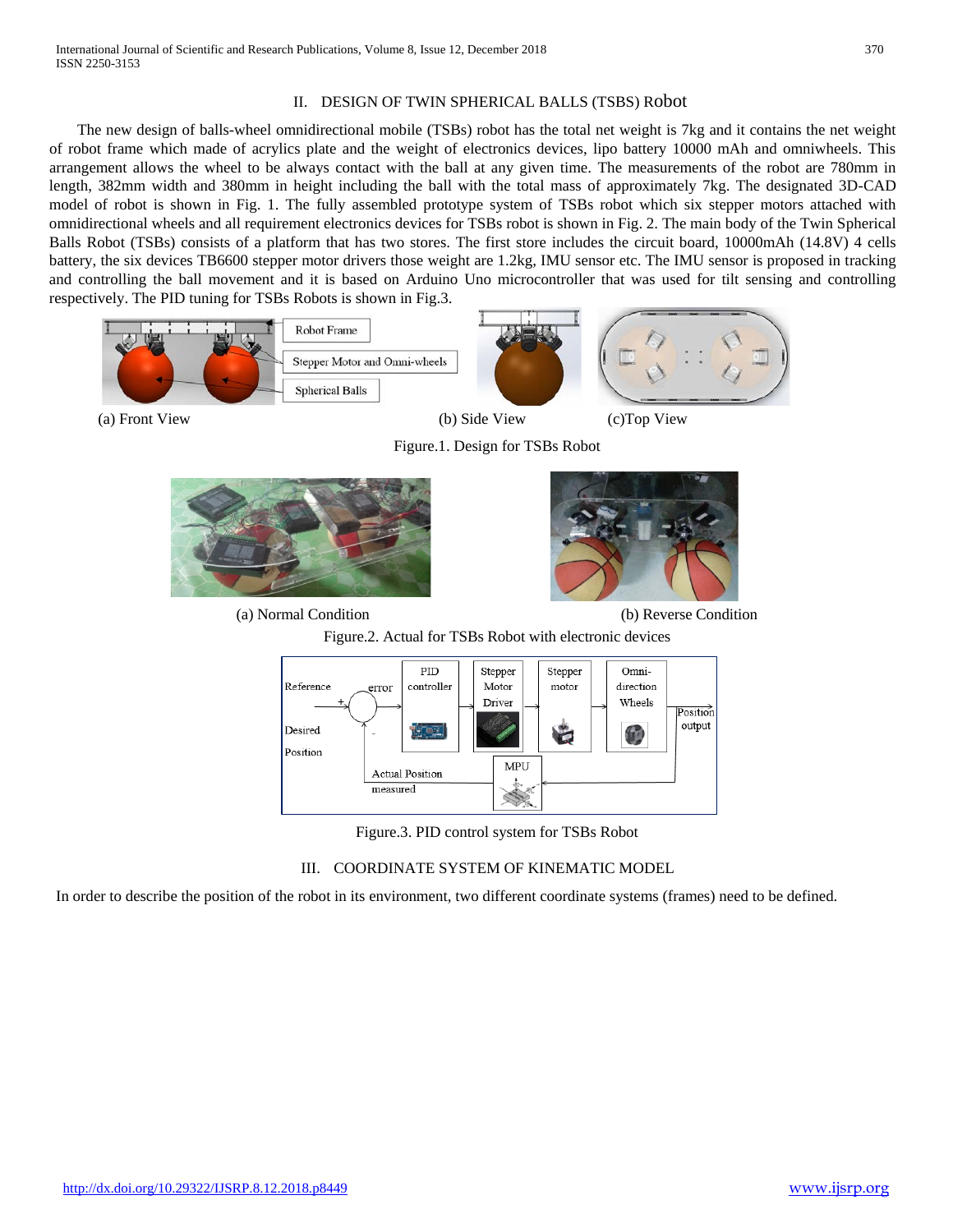

At first, the inertial coordinate system is considered and the coordinated system is a global frame which is fixed in tee environment or plane in which the TSB moves in. Moreover, this frame is considered as the global reference frame from the same origin and is denoted as  $[X_1, Y_1]$ . Next, the robot coordinate system is considered to specify the position of the robot the mid-point P on the axis between the balls as it position reference point [6]. This coordinate system is a local frame attached to the TSB and that it moves in this frame denoted as  $[X_R, Y_R]$ . The two coordinate frames for robot is illustrated in Fig.4. The point is the global reference frame is specified by coordinate X and Y, and the angular difference between the global and local reference is given by the assign of  $\psi$ . It can describe the pose of the vector with these three elements. The use of the subscript I to clarify the basis of this pose as the global reference frame as shown in Fig.4The robot position and orientation in the Inertia Frame can be defined as by Eq.(1). Using in the calculation of the dynamics movement of global reference frame and the robot local reference frame parameters is defined in Table l.

| Symbol                    | Parameter                                                       |
|---------------------------|-----------------------------------------------------------------|
| $X_I$                     | Inertia of global frame with respect to the X axis              |
| $Y_I$                     | Inertia of global frame with respect to the Y axis              |
| $X_{B1}$                  | First Ball of chassis frame with respect to the X axis          |
| $Y_{B1}$                  | First Ball of chassis frame with respect to the Y axis          |
| $X_{B2}$                  | Second Ball of chassis frame with respect to the X axis         |
| $Y_{B2}$                  | Second Ball of chassis frame with respect to the Y axis         |
| $X_G$                     | Global reference frame of robot body with respect to the X axis |
| $Y_G$                     | Global reference frame of robot body with respect to the Y axis |
| $A_1$                     | First Ball center's point                                       |
| A <sub>2</sub>            | Second Ball center's point                                      |
| Ψ                         | Rotation angle of Z axis                                        |
| $\mathbf{R}_{\mathrm{x}}$ | Angular velocity of $\psi$ with respect to X axis               |
| $\mathbf{R}_{\mathrm{v}}$ | Angular velocity of $\psi$ with respect to X axis               |
| P                         | Halfway between the two spherical balls                         |

|  | Table 1. Required Parameters of Coordinated System |  |
|--|----------------------------------------------------|--|
|  |                                                    |  |

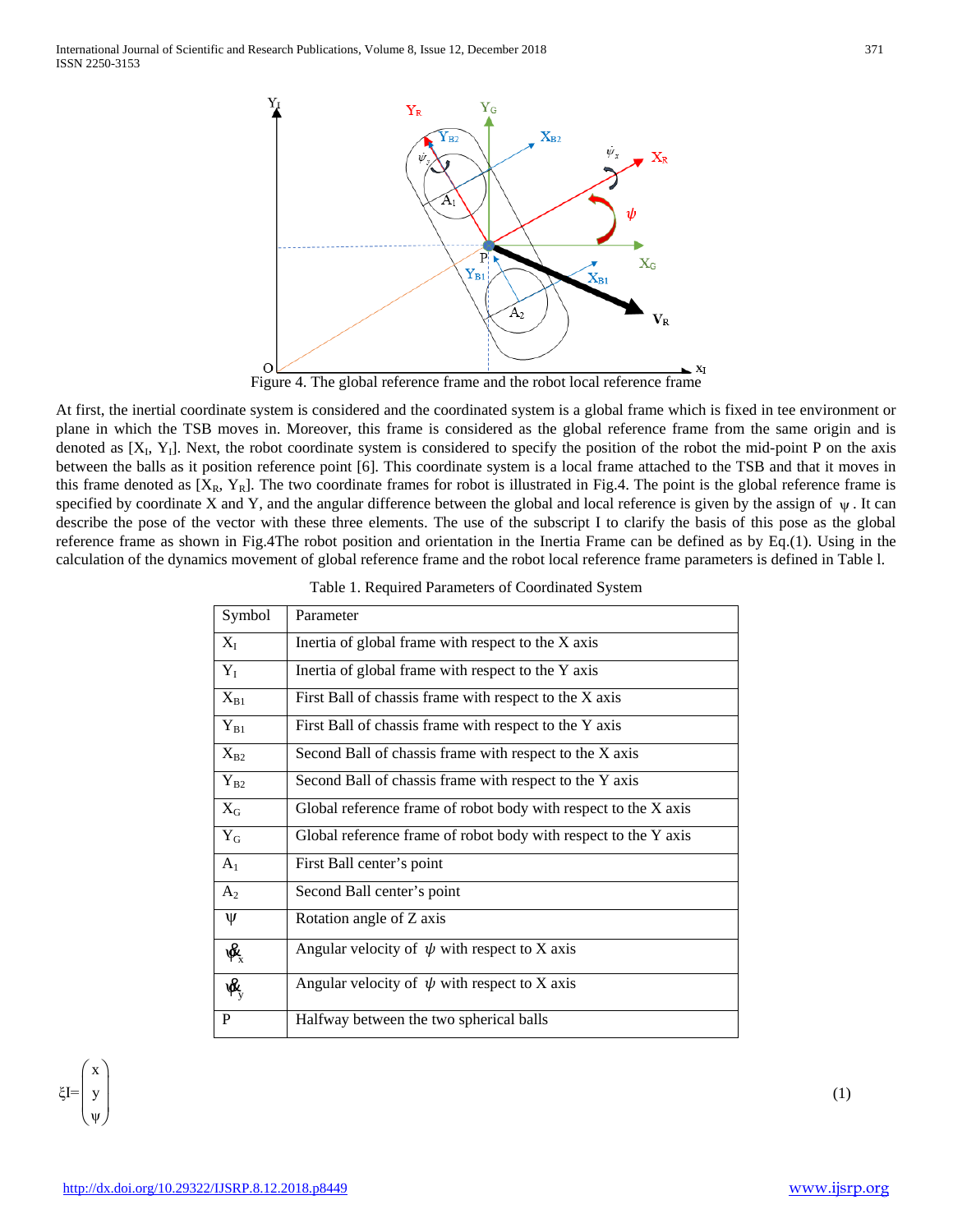To describe the robot motion in terms of component motions, it will be necessary to map motion along the axes of the global reference frame of motion along the axis of the robot's local reference frame. Of course, the mapping is a function of the current pose of the robot. This mapping is accomplished using the orthogonal rotation and inverse orthogonal rotation matrixes are described by Eq.(2). and Eq.(3).

$$
R(\psi) = \begin{bmatrix} \cos\psi & \sin\psi & 0 \\ -\sin\psi & \cos\psi & 0 \\ 1 & 1 & 0 \end{bmatrix}
$$
 (2)

$$
R(\psi)^{-1} = \begin{bmatrix} \cos\psi & -\sin\psi & 0\\ \sin\psi & \cos\psi & 0\\ 1 & 1 & 0 \end{bmatrix} \tag{3}
$$

The matrix can be used to motion in the global reference frame  $[X_1, Y_1]$  to motion in terms of the local reference frame  $[X_R, Y_R]$ . The operation is denoted by  $\psi(\hat{\mathfrak{B}})$  because the computation of this operation depends on the value of  $\psi$ . Given some velocity  $(\mathbf{\&}\psi\mathbf{\&})$  in the global reference frame and it can compute the components of motion along this robot's local axis  $X_R$  and  $Y_R$ .

Firstly, the contribution of each wheels spinning speed to the translation speed at P in the direction of  $+X_R$  is considered. If one wheel spins while the other wheel controbutes notion and is stationary, since P is halfway between the two wheels, then it will move instantaneously with the half the speed:  $\mathcal{R}_{B} \rho = \frac{1}{2} \cos \phi_{B1}$  and  $\mathcal{R}_{B2} \rho = \frac{1}{2} \cos \phi_{B2}$ & & . Second, there is lateral motion. The contribution of each wheels spinning speed to the translation speed at P in the direction of  $+Y_R$  is considered. If one wheel spins while the other wheel controbutes notion and is stationary, since P is halfway between the two wheels, then it will move instantaneously with the half the speed:  $\frac{8}{10} \pi \frac{1}{2} \sin \phi_{B1}$  and  $\frac{8}{10} \pi \frac{1}{2} \sin \phi_{B2}$  . Third, the rotational component  $\frac{8}{10} \pi \frac{1}{3} \sin \phi_{B1}$ computed. The relation velocity  $\mathfrak{B}_{B1}$  at P can be computed because the wheel is instantaneously moving along the arc of a circle of radius 2l:  $\mathcal{R}_{\rm B1} = \frac{\rm rB - B1}{2l}$ . The same calculation applies to the left wheel, with the exception that forward spin results in clockwise rotation at point P:  $\mathcal{R}_{B2} = \frac{rg \cdot B2}{2l}$ . In this case, due to specific angle of the robot, motion along  $X_R$  equal to  $\mathcal{B}$  and motion along  $Y_R$ equal to  $-\mathbf{\&}$ .

$$
\mathbf{g} = \begin{bmatrix} \mathbf{\hat{x}} \\ \mathbf{\hat{y}} \\ \mathbf{\hat{y}} \end{bmatrix} = R(\psi)^{-1} = \xi I
$$
\n
$$
\mathbf{g} = R(\psi)^{-1} \begin{bmatrix} \frac{r_{\mathbf{B}} \mathbf{\hat{x}}_{\mathbf{B}}_1}{2} + \frac{r_{\mathbf{B}} \mathbf{\hat{y}}_{\mathbf{B}}_2}{2} \\ \frac{r_{\mathbf{B}} \mathbf{\hat{x}}_{\mathbf{B}}_1}{2} + \frac{r_{\mathbf{B}} \mathbf{\hat{y}}_{\mathbf{B}}_2}{2} \end{bmatrix} \cos \theta
$$
\n
$$
\mathbf{g} = R(\psi)^{-1} \begin{bmatrix} \frac{r_{\mathbf{B}} \mathbf{\hat{x}}_{\mathbf{B}}_1}{2} + \frac{r_{\mathbf{B}} \mathbf{\hat{y}}_{\mathbf{B}}_2}{2} \\ \frac{r_{\mathbf{B}} \mathbf{\hat{x}}_{\mathbf{B}}_1}{2} + \frac{r_{\mathbf{B}} \mathbf{\hat{y}}_{\mathbf{B}}_2}{2} \end{bmatrix} \sin \psi
$$
\n
$$
(5)
$$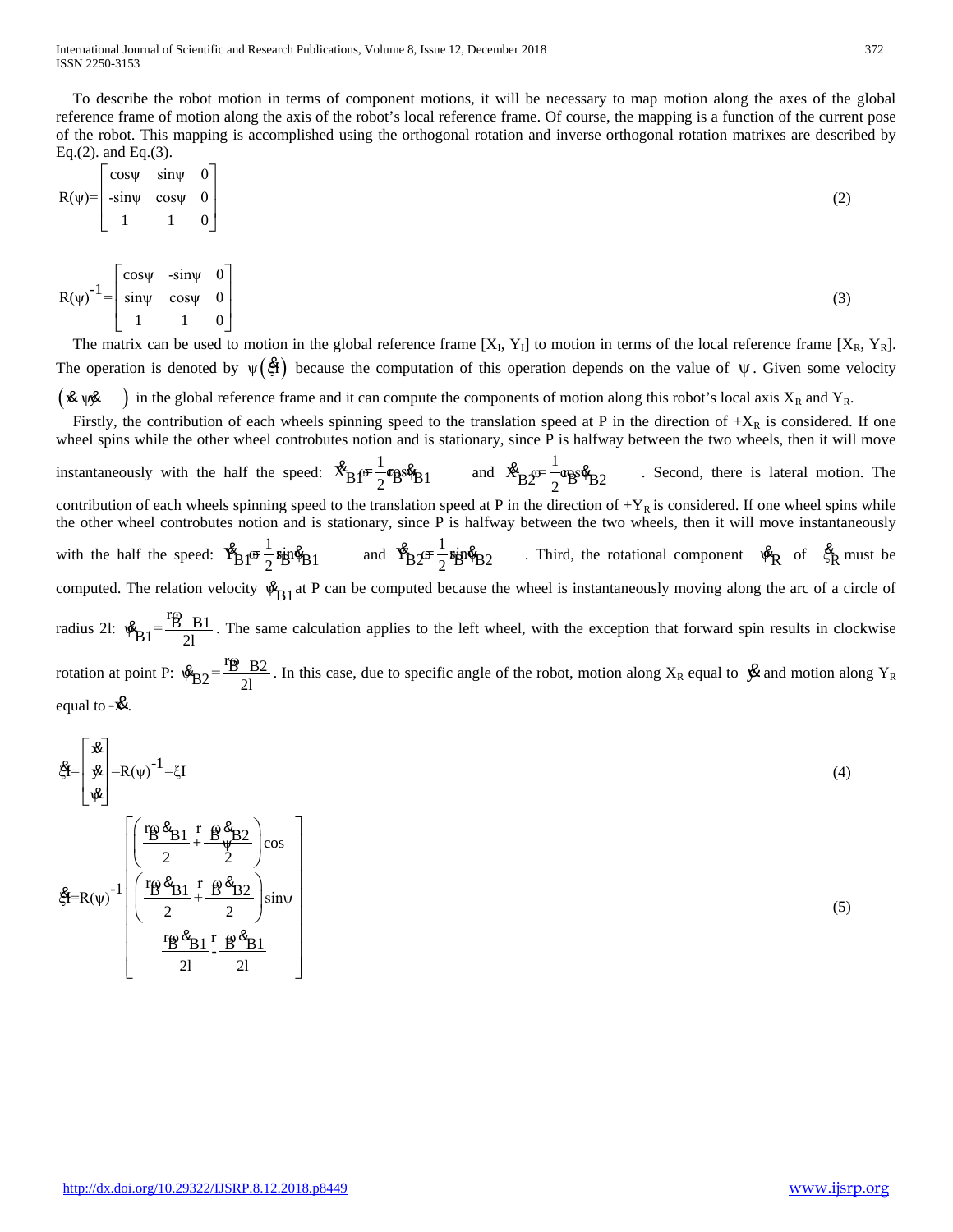$$
\mathbf{\hat{S}} = R(\psi)^{-1} \begin{bmatrix} \cos \psi & 0 & 0 \\ 0 & \sin \psi & 0 \\ 0 & 0 & 1 \end{bmatrix} \begin{bmatrix} \frac{r_{B} \mathbf{\hat{S}}_{B1} \Gamma}{2} + \frac{r_{B} \mathbf{\hat{S}}_{B2}}{2} \sin \psi \\ \frac{r_{B} \mathbf{\hat{S}}_{B1} \Gamma}{2} + \frac{r_{B} \mathbf{\hat{S}}_{B2}}{2} \sin \psi \\ \frac{r_{B} \mathbf{\hat{S}}_{B1} \Gamma}{21} - \frac{r_{B} \mathbf{\hat{S}}_{B1}}{21} \end{bmatrix}
$$
(6)  
\n
$$
\mathbf{\hat{S}} = R(\psi)^{-1} \begin{bmatrix} \cos \psi & 0 & 0 \\ 0 & \sin \psi & 0 \\ 0 & 0 & 1 \end{bmatrix} \begin{bmatrix} (\mathbf{\hat{S}}_{B1} + \mathbf{\hat{S}}_{B2}) \cos \psi \\ (\mathbf{\hat{S}}_{B1} + \mathbf{\hat{S}}_{B2}) \sin \psi \\ \frac{r_{B} \mathbf{\hat{S}}_{B1} \Gamma}{2} + \frac{r_{B} \mathbf{\hat{S}}_{B1}}{2} \end{bmatrix} \begin{bmatrix} \frac{r_{B}}{2} \\ \frac{r_{B}}{2} \frac{r_{B}}{2} + \frac{r_{B} \mathbf{\hat{S}}_{B1}}{2} \end{bmatrix}
$$
(7)  
\n
$$
\mathbf{\hat{S}} = \frac{r_{B}}{2} R(\psi)^{-1} \begin{bmatrix} \cos \psi & 0 & 0 \\ 0 & \sin \psi & 0 \\ 0 & 0 & 1 \end{bmatrix} \begin{bmatrix} 1 & 1 \\ 1 & 1 \\ 1 & 1 \end{bmatrix} \begin{bmatrix} \mathbf{\hat{S}}_{B1} \\ \mathbf{\hat{S}}_{B2} \end{bmatrix}
$$
(8)  
\n
$$
\mathbf{\hat{S}} = \frac{r_{B}}{2} R(\psi)^{-1} \begin{bmatrix} \cos \psi & 0 & 0 \\ 0 & \sin \psi & 0 \\ 0 & 0 & 1 \end{bmatrix} \begin{bmatrix} 1 & 1 \\ 1 & 1 \\ 1 & 1 \end{bmatrix} \begin{bmatrix} \mathbf{\hat{S}}_{B1} \\ \mathbf{\hat{S}}
$$

The robot velocity in global coordinates is defined as the Eq.11. The angular velocity of the omniwheels and peripheral velocities of the first ball's wheels and second all's wheels are defined as Eq. 12 and Eq.13, and they are assigned as  $\mathcal{B}_{B1}$  and  $\mathcal{B}_{B2}$ 

## IV. WHEEL SPEED CALCULATION FOR BALLS DRIVING FORCES

The robot body consisted of an electronics circuit including sensor and ball drive with six stepping motor and the omnidirectional wheels.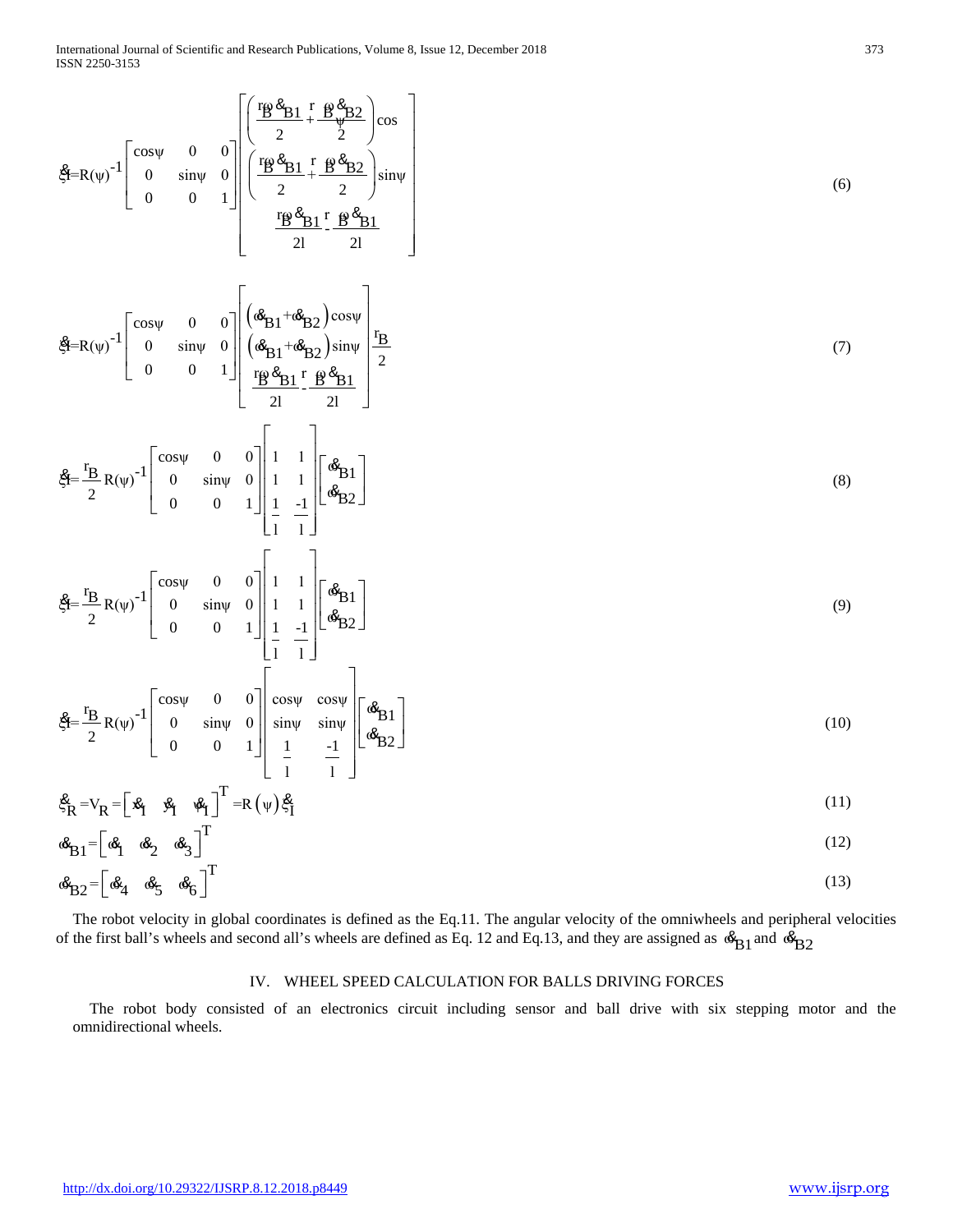International Journal of Scientific and Research Publications, Volume 8, Issue 12, December 2018 374 ISSN 2250-3153





Figure. 5. Defined Axis and relationship of balls and omnidirectional wheels The local coordinate frame with its origin each ball center is shown in Fig.5(a). Robot axis are fixed on the robot body. The z axis is along the vertical line passing through the ball center and the robot center of mass, and the x and y axes perpendicular of the z axis. The wheel speed is getting the balls angular velocity  $\omega$  is derived by the contact point between the omni-wheel i and the balls be  $P_i$ and whose position vector is  $P_1$ ,  $P_2$ ,  $P_3$ ,  $P_4$ ,  $P_5$  and  $P_6$ . The orientation  $S_i$ , zenith angle  $\alpha$  and velocity  $v_i$  at position  $P_i$  corresponding to each ball's angular velocity ω is obtained at following Eq.12 and Eq.13. This is independent of the number of wheel for more stable support multiple ball contact with three omni-wheels for each ball. This wheels arranged on each ball are shown in Fig.5(d).

## V. EXPERIMENTAL RESULTS

Kalman and complementary filters are used comparatively to get the required data from MPU 6050 sensor. The sensor gives gyro and accelerometer data. In this journal, the acceleration is considered as feedback to the controller. Therefore, accelerations of X and Y axes are calculated. Although Kalman filter is good at estimating future state, the complementary is better for this work as shown in Fig.7 and Fig.5.8. The experimental results for balancing for robot are shown in Fig.8. and Fig.9. In real-time, the robot can't move on the balls because the steppers can't drive the balls. Therefore, the testings in real-time are conducted with making the inclinations of the robot frame without moving the robot on the balls, and collecting the speeds and directions of the six steppers controlling via two PID controllers for X and Y data from MPU 6050 sensor. The following results are obtained from real time system data. The body angle (XY plane) was varied manually and the speed values generated by the controller are recorded. These results are then plotted as shown in Fig.8 and Fig.9.





Figure 6. Kalman vs. Complementary Filters for X Axis Figure 7. Kalman vs. Complementary Filters for Y Axis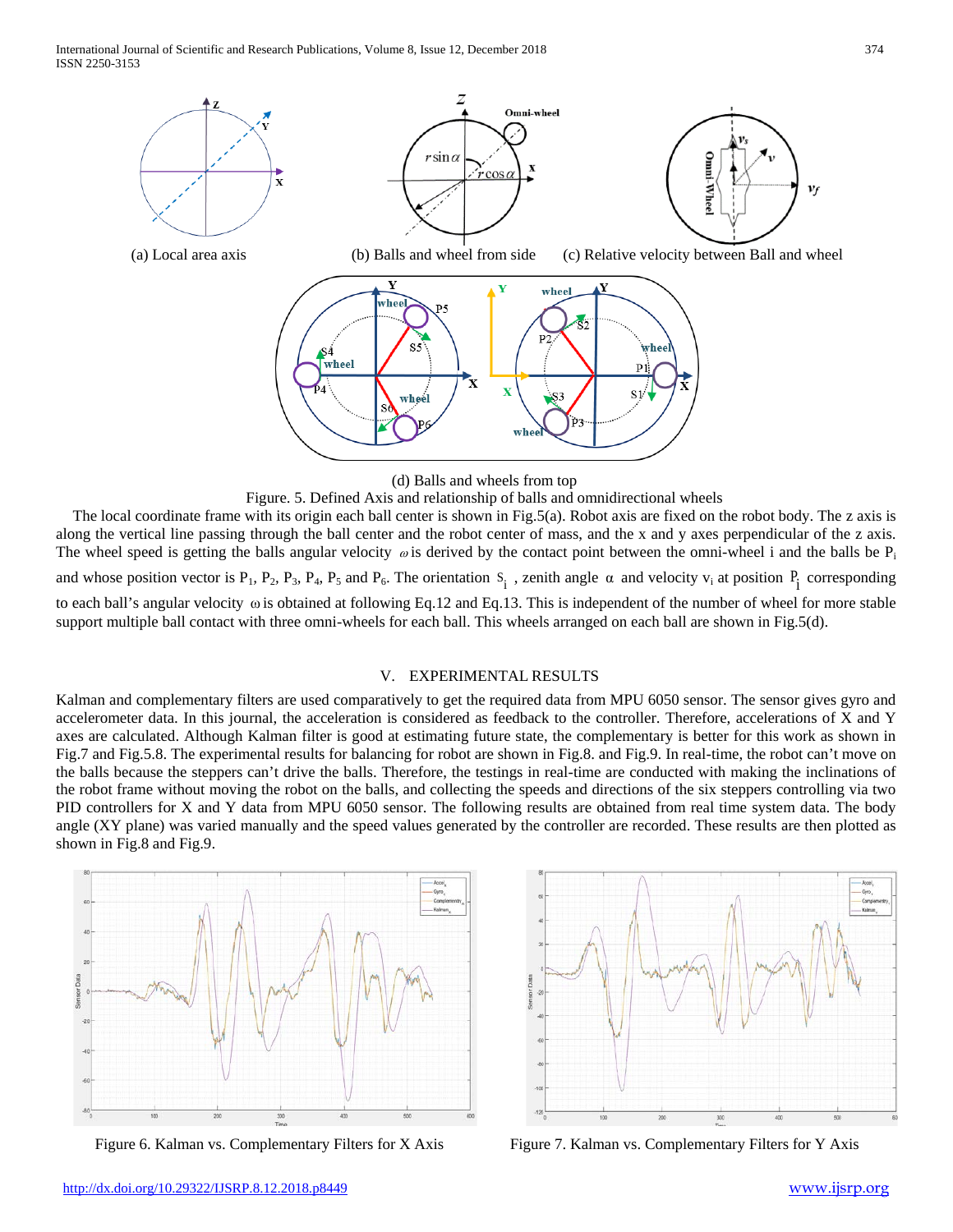



Figure 8. Filtered Sensor Data for X and Y Axes Figure 9. Speeds of Six Steppers for X and Y Axes

## VI. CONCLUSION

This is the designating of the kinematic model for TSBs Robot, so required a planar mathematical model was derived using Euler-Lagrange formulation. For balancing the TSBs Robot using PID controller with combination feedback of MPU 6050 sensor. A balancing controller was designed to stabilize the double spherical wheeled dynamically stable mobile robot. The ballbot represents a new class of wheeled mobile robots capable of agile, omni-directional motion. Although the controller is talking precise corrective actions, it was observed that the system stabilizes about a plane with assistance, but fails to stabilize without assistance. The solution would be to use a set of six motor drivers with current control for both (1/8) micro-stepping as well as specific torque control.

## FURTHER EXTENSION

For the further extension of the two wheeled balancing robots. Adding encoders to the robot to allow it to measure and control its speed is needed because it will prevent the falling over with maximum speed. There is need to designation to control algorithm for robot with model predictive control (MPC) or linear quadratic control (LQR) to get smart the robot balancing in time of operation. By using the brushless DC geared motors to get better torques instead of steppers.

## ACKNOWLEDGMENT

The author would like to thank to her family and her friends who have helped her during this research.

## **REFERENCES**

- [1] F. Ribeiro, I. Moutinho, P. Silva, C. Fraga, N. Pereira "*Three Omni-Directional Wheels Control On A Mobile Robo*t", Universidade do Minho, Campus de Azurém, 4800 Guimarães, Portugal 2001.
- [2] Nagarajan, G. Kantor, and R. L. Hollis, *"Trajectory planning and control of an underactuated dynamically stable single spherical wheeled mobile robot,"* in Robotics and Automation, 2009. ICRA'09. IEEE International Conference on. IEEE, 2009, pp. 3743–3748.
- [3] Peter Fankhauser, Corsin Gwerder, Roland Siegwart, Francis Colas, *"Modeling and Control of a Robot",* Zurich in June 2010
- [4] Gwerder et al., "*Modeling and control of a ballbot"*, Ph.D. dissertation, 2010
- [5] Simon Doessegger; Peter Fankhauser; Corsin Gwerder; Jonathan Huessy; Jerome Kaeser; Thomas Kammermann; Lukas Limacher; Michael Neunert (June 2010). *["Rezero, Focus Project Report"](http://www.rezero.ethz.ch/content/press/20101022-Maxon-Motor-AG-EN.pdf)* (PDF) *.* Autonomous Systems Lab, ETH Zurich
- [6] *"Dynamic Modeling and Differential Drive Mobile Robots using Lagrange and Newton Euler Methodologies: A Unified Framework",* College of Engineering, American University of Sharjah, Sharjah UAE, ISSN 2168- 9695 ARA, Volume 2, Issue 2, Arv Robot Autom 2013
- [7] Vijay Ramnath, "*KUGEL Balance: Ballbots- The future of personal Transport?",* International Journal of Mechanical and Production Engineering, ISSN 2320- 2092 Volume 1, Issue 6, Dec 2013
- [8] Nagarajan, G.Kantor, and R. Hollis, "*The Ballbot: an omnidirectional balancing mobile robot"*, The International Journal of Robotics Research, vol 33, no.6, p.p. 917-930, 2014.
- [9] Yang, E. Sihite, J. M. Friesen, and T. Bewley, *"Design and control of a micro ball-balancing robot (MBBR) with orthogonal mid latitude omniwheels placement",* in Intelligent Robots and Systems (IROS), 2015 IEEE/RSJ International Conference on. IEEE, 2015, pp. 4098-4104.

[10] Timothg D.McIntyre, Yee Wei Law, "*Robot Locomotion by Balancing on a Ball: A Model-Based Design",* University of South Australia, November, 2017.

## AUTHORS

**First Author** – Ei Ei Wai Myo Win, Students, Mandalay Technology University (MTU), Mechatronic Department, eieiwaimyowin85@gmail.com. **Second Author** – Aung Ko Win, Professor, Mandalay Technology University (MTU), Mechatronic

Department,aungkowin31278@gmail.com.